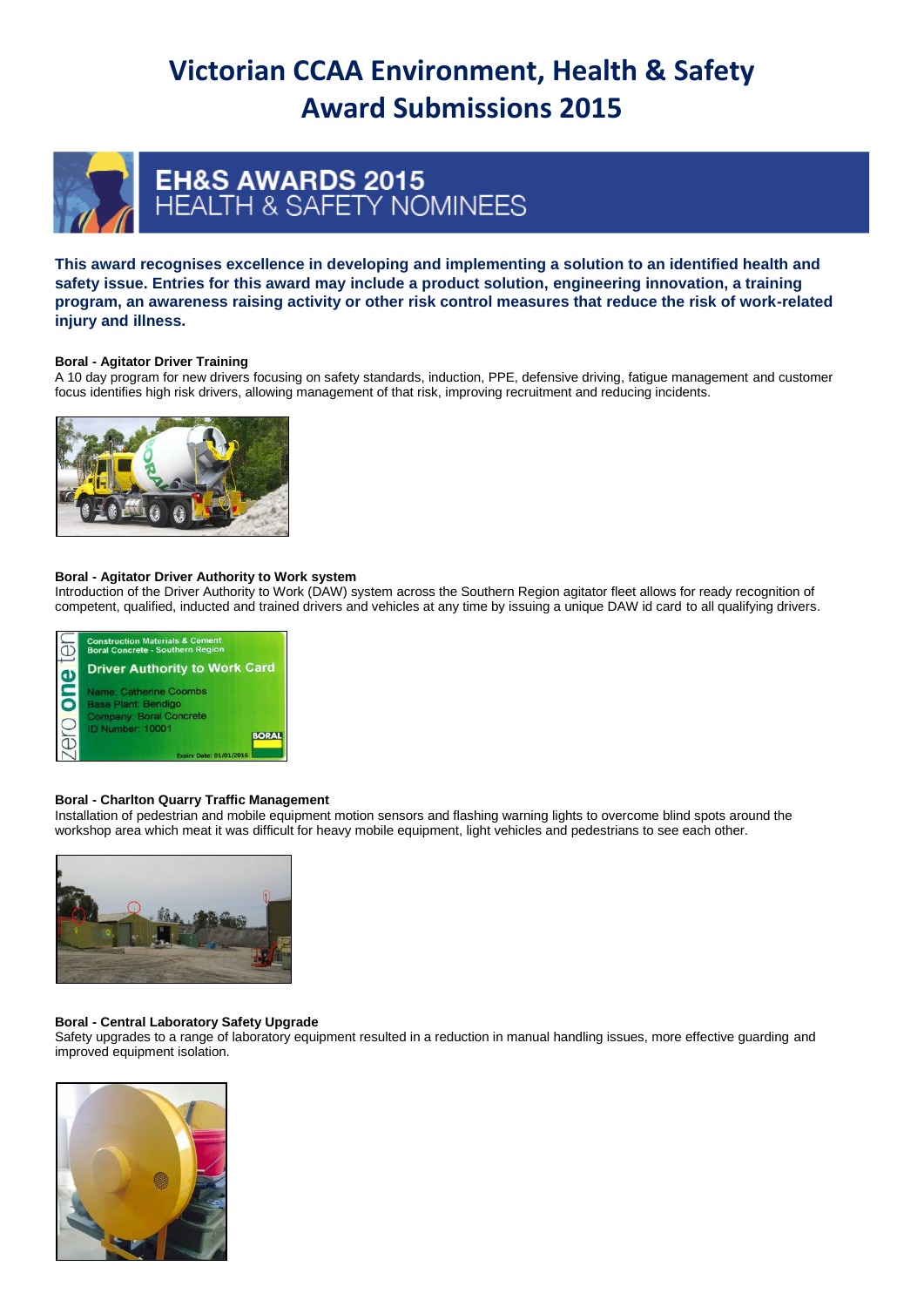

# **Boral - Concrete Plant Standard LOTO Procedures**

Standardization of LOTO procedures and equipment across 25 country Concrete Plants that uses an Isolation & Lockout Matrix that clearly identifies all tasks associated with the plant and all isolation points.



# **Boral - Dunnstown Quarry product bin loadout laser guide**

A laser was installed on the front of the product bin to guide truck drivers so that material is centrally loaded into the trucks, improving truck road stability



# **Fulton Hogan - Improved Field Testing Vehicle**

A purpose built ute body has been designed and built in house which significantly reduces the manual handling risks associated with field testing activities. Innovations include a pull out slider system which allows easy access to the heavy NDM gauge and a coring drill mounted on a slide system at the rear of the ute.



# **Grace Australia - Reducing Laboratory Manual Handling Issues**

Use of equipment such as a Drum Grab Rotator (forklift attachment), Auto Weigher and Power Lifter during laboratory trials of concrete mixes and sand and aggregates preparation and batching reduces the risk of manual handling issues.

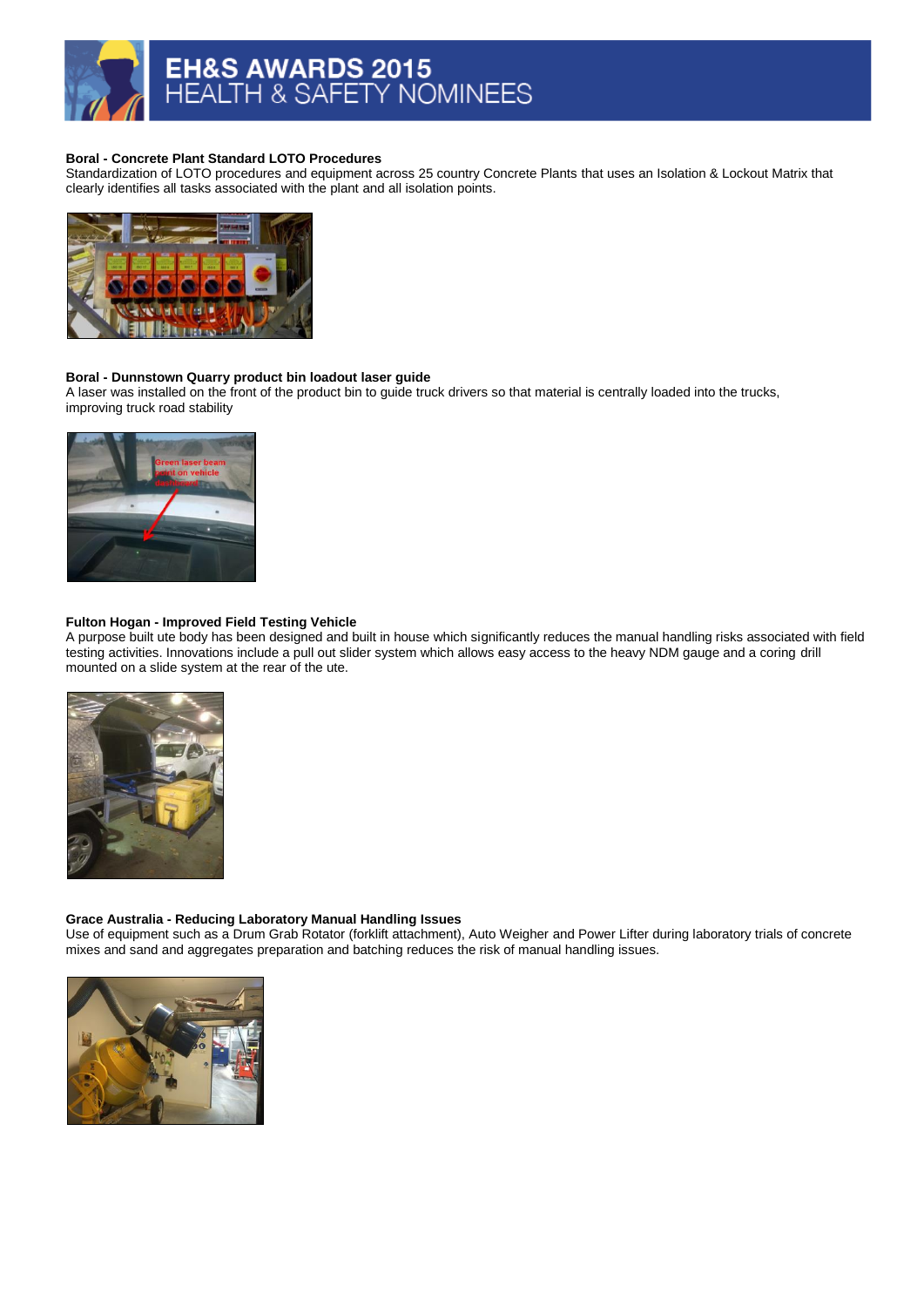# EH&S AWARDS 2015<br>HEALTH & SAFETY NOMINEES

#### **Hanson - Carisbrook Quarry Manual Handling Solution**

Repetitive nature of manually lifting the heavy rubber mat to check the screen deck for blockages and inherent potential for a manual handling injury was removed by installing a boat winch to mechanically lift the rubber mat.



#### **Hanson - Carisbrook Quarry Safety Barrier**

Installation of temporary visual barrier of posts and ratchet straps provides safety barrier at the top of the face during set up and loading of blast shots.



# **Hanson - Collingwood Concrete Plant Pedestrian Warning Lights**

Sensor triggered flashing lights and signs warn pedestrians of trucks about to exit the plant onto Hoddle



# **Hanson - Lysterfield Laboratory Sample Splitter**

Incorporate the sample splitter into the standard bench height to reduce manual handling issues associated with bending over and working on the ground and lifting samples of up to 15kg at a time.

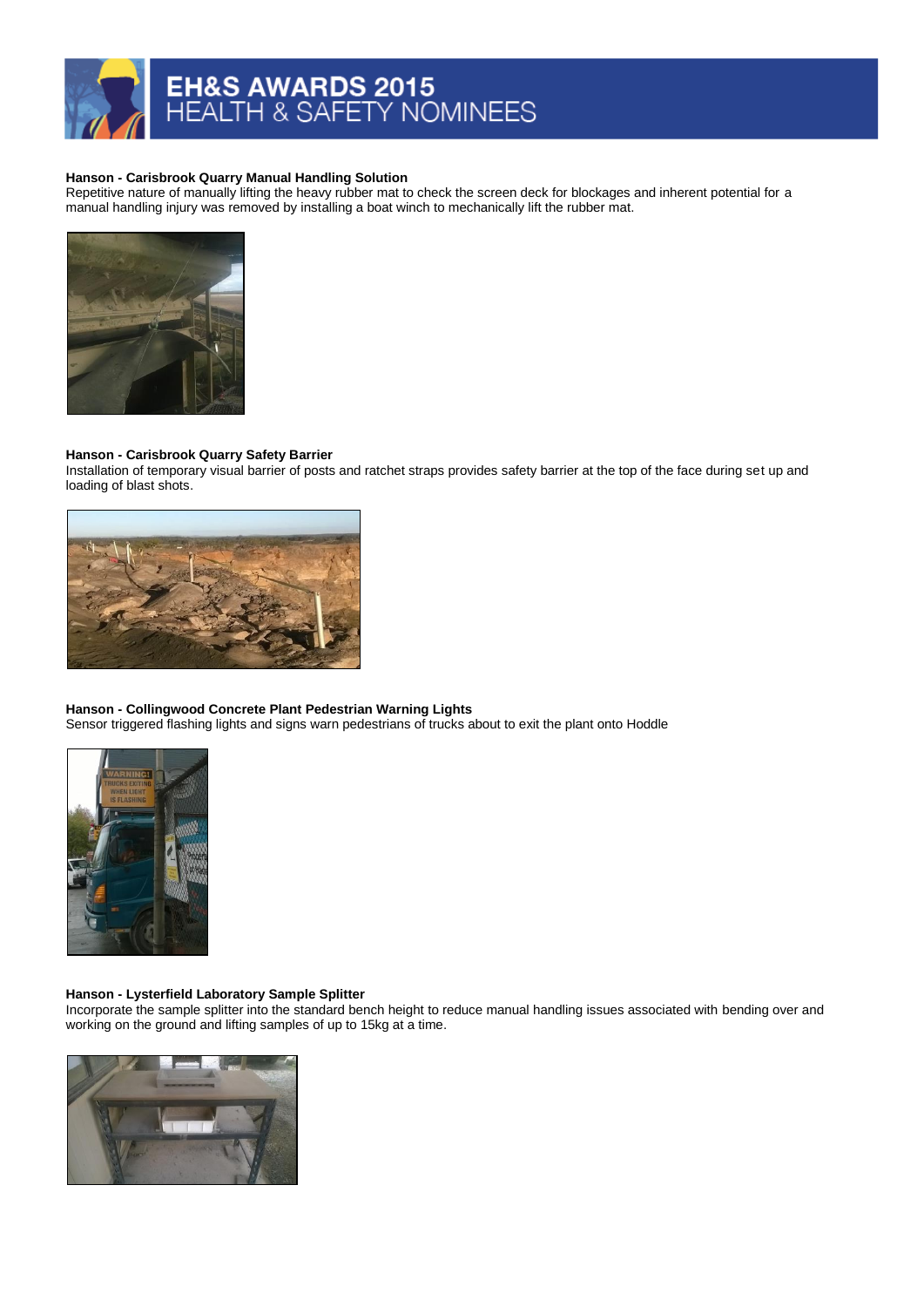# **Hanson - Lysterfield Quarry Circuit Breaker Lockout**

Installation of tamper proof, safe and effective circuit breaker lockout system.



# **Hanson - Lysterfield Quarry Emergency Card**

Business card sized emergency card providing key information of what to do in an emergency for all visitors and contractors on site.



#### **Hanson - Lysterfield Quarry Lockout Lists**

Lockout lists were developed for each piece of equipment, also identifying the upstream and downstream pieces of equipment that had to be locked out. Posters of this information is available in each of the electrical Control Rooms.



# **Hanson - Agitator Safe Cabin Entry**

Large reminder sticker placed on the agitator cabin door to ensure the driver maintains 3 points of contact when entering and exiting the agitator cabin.

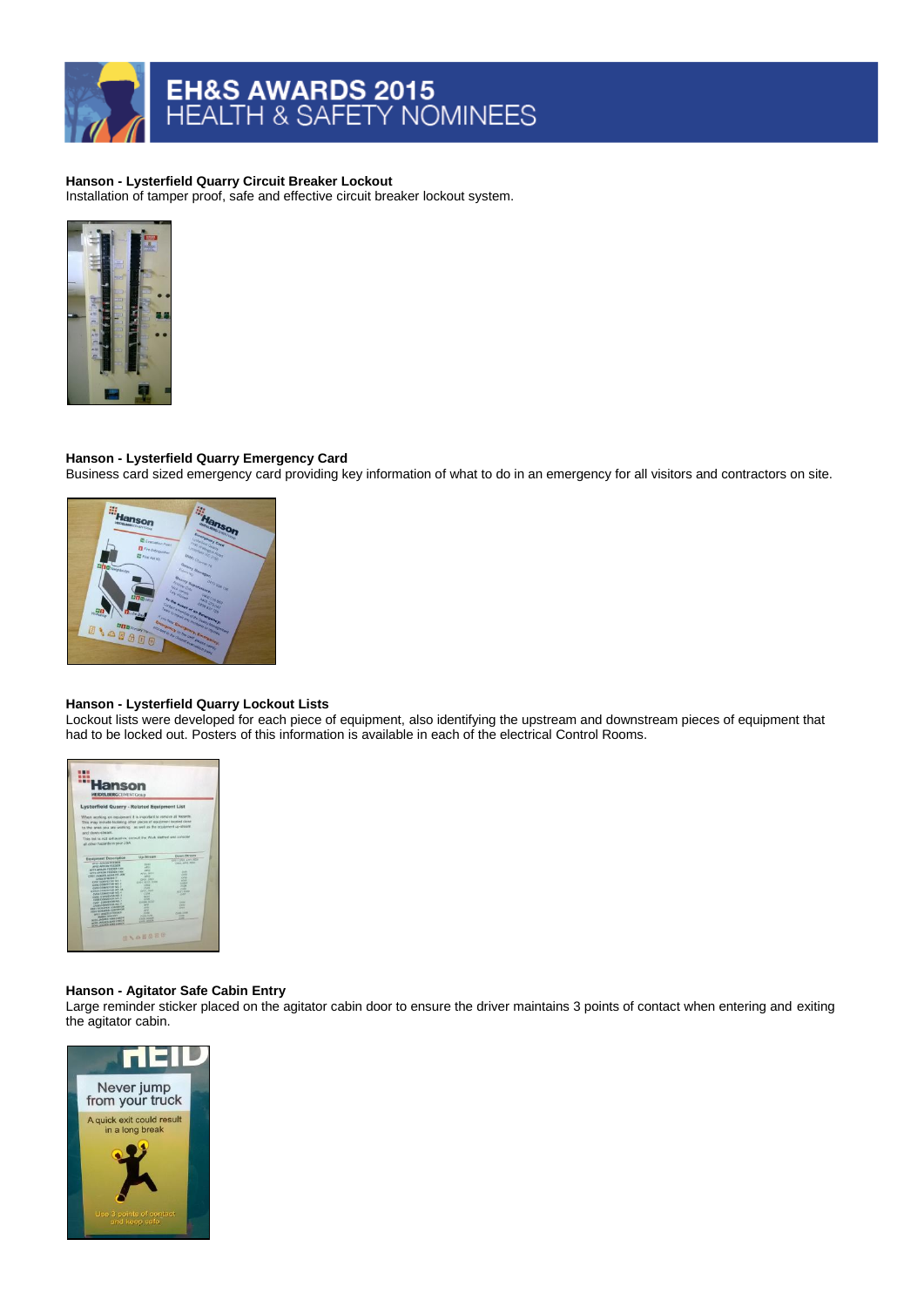# **Holcim Australia - 10, 20, 30 Rule**

The 10, 20, 30 Rule establishes rules for Light Vehicles to manage the interaction between light vehicle and heavy earthmoving equipment.



# **Holcim Australia - Colac Quarry Safety Reporting & Close Out**

Increased management focus on regular reporting of safety issues by the workforce and timely close out of all issues raised has led to an improved safety culture and improved productivity at the site.



# **Holcim Australia - Footscray Concrete Overhead Bin Upgrade**

Upgrade of overhead bin enabled the installation of staircase access, improved guarding and improved corrosion protection of hoppers and bins.



#### **Holcim Australia - Hold Points**

The Hold Point process was developed to manage the interaction between light vehicle and heavy earthmoving equipment in the quarry pit area of a site.

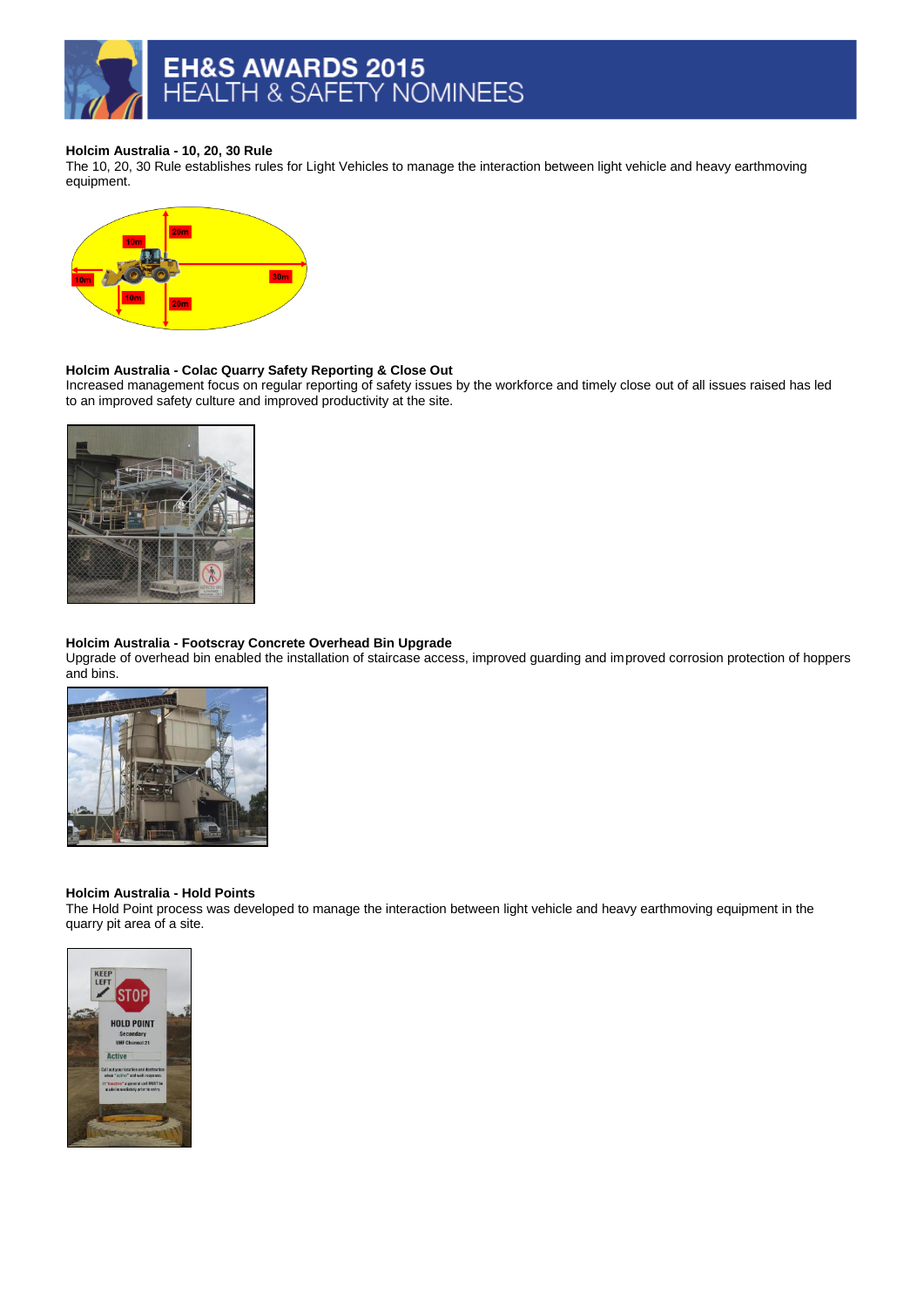

#### **Holcim Australia - Lyndhurst Concrete Pedestrian Walkway**

Installation of yellow road markers instead of painted lines that outline safe pedestrian walkways





# EH&S AWARDS 2015<br>ENVIRONMENTAL NOMINEES

**This award recognises outstanding achievement in developing and successfully applying a new initiative or an original solution in one or more aspects of environmental management at a concrete, extractive or cement operation.**

# **Boral – Mildura Recycled Concrete**

Crushing and screening of returned concrete waste to produce material to supplement virgin quarry material in a range of concrete mixes. Reduces the need to transport virgin quarry material 300km and reduces material transported to landfill.



#### **Boral - Striped Legless Lizard Salvage**

A cheaper, quicker, more efficient, low harm method of salvaging the threatened Stripped Legless Lizards from soon to be cleared land adjacent to the Deer Park Quarry was developed. It includes fencing, laying out roof tiles, ripping of soil and excavation and was approved by the Commonwealth Department of the Environment under the EPBC Act.